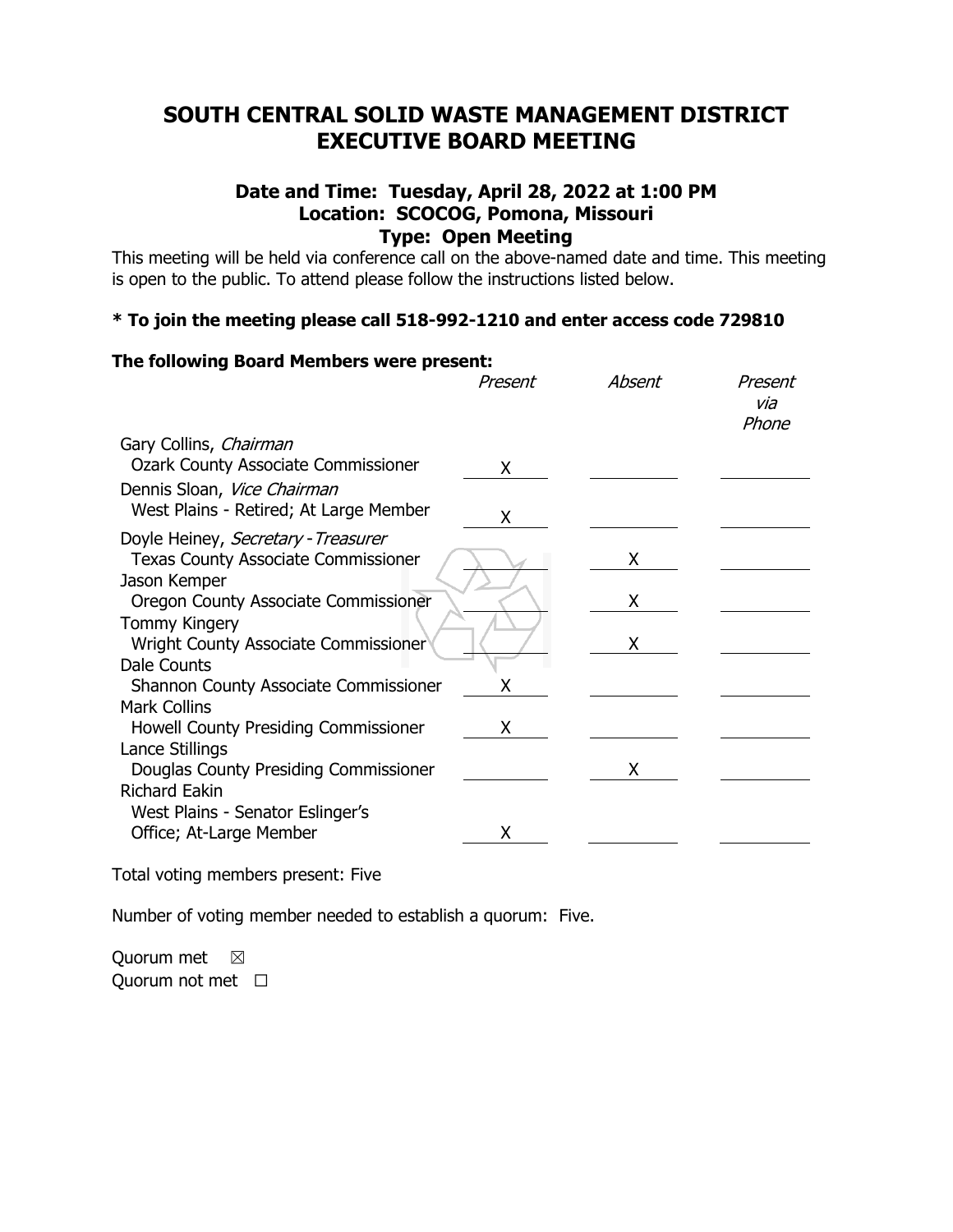**SCOCOG Staff Present:**

Angie Ball Communications and Marketing Coordinator Tegan Vaughn Solid Waste Coordinator

**Others Present:**

Sarah Redmond Mayor or Summersville

Gary Collins called the meeting to order at 1:01 p.m. and welcomed Board members and others.

The roll call of voting members was called and there was a quorum.

At this time, members and guests were introduced.

Motion to approve the agenda was made by Dennis Sloan. Dale Counts seconded the motion. Motion carried with all members voting yes.

Motion to approve the minutes from the April 5, 2022 meeting was made by Dale Counts and seconded by Richard Eakin. Motion carried with all members voting yes.

## **OLD BUSINESS**

#### **Grants Update**

Tegan said the next E-waste event will be Saturday in Cabool. The next one will be held when MDNR funds the next grant.

The group discussed moving some Shannon County funds around. Motion to move \$1,000 out of the Shannon County personnel line item and \$500 out of the maintenance line item into the fuel line item was made by Dennis Sloan. Richard Eakin seconded the motion. Motion carried with all members voting yes. Dale counts abstained.

#### **NEW BUSINESS**

#### **Discussion and vote on Carbon Cycle Grant extension request**

Tegan said that Carbon Cycle has started their testing. They have built an oven and were able to process 1/2 of a ton of tires last quarter. The grant expires May 13, 2022. There is not enough time to get in four quarters of tonnage reports by then. She added that they have not been paid yet. They are currently working on getting a letter from the Fire Marshal. She would like to get an extension request until December 31, 2022 to allow for additional tonnage reports and enough time to get the Fire Marshal letter. Dale again added not pay them until we get the letter. Motion to extend the Carbon Cycle grant until December 31, 2022 was made by Dale counts. Mark Collins seconded the motion. Motion carried with all members voting yes.

#### **Discuss ADP Transfer Station permit request (Winona, MO)**

Tegan said that ADP is trying to get a permit to operate a transfer station. They are currently running a route and compacting materials and then taking them to the West Plains Transfer Station. They have been doing this for three years, now they have to get a permit to do the compacting and transporting. She said she is asking the board to obtain a letter of support that goes to DNR for the project. She added that she talked to Brent at the West Plains Transfer Station and he saw no reason for the board to be concerned. Motion to draft a letter of support